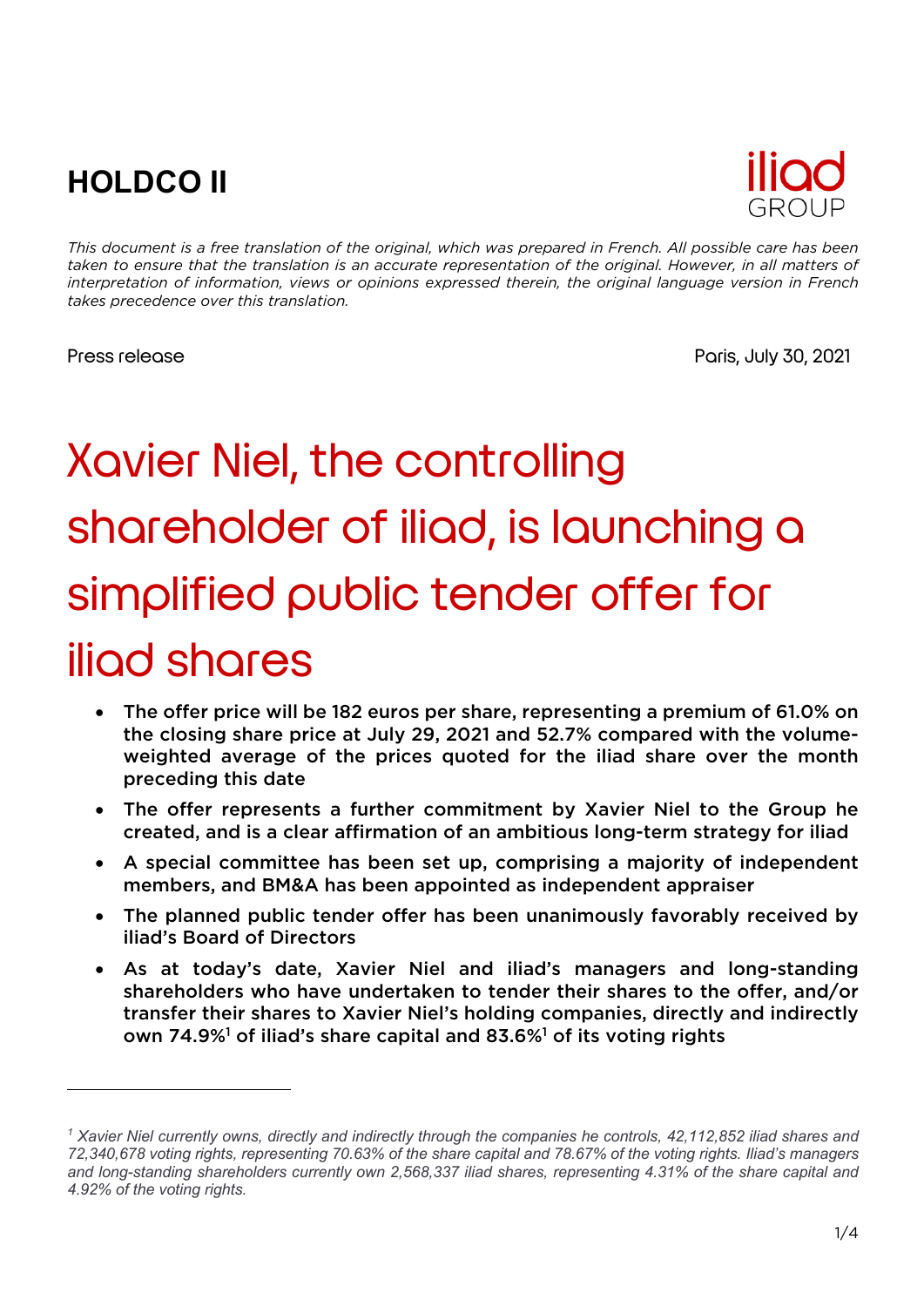Xavier Niel has decided to strengthen his control of iliad via a simplified public tender offer (the "Offer") for the shares of iliad (the "Group"), in order to accelerate iliad's growth and support its strategy.

The Offer is being initiated by HoldCo II (the "Initiator"), a company controlled by Xavier Niel which directly and indirectly owns 70.6% of the Group's share capital and 78.7% of the voting rights.

The Offer price has been set at 182 euros per share, representing a premium of 61.0% on the most recent closing share price prior to the announcement of the Offer, and 52.7% compared with the volume-weighted average of the prices quoted for the iliad share over the month preceding this offer.

Xavier Niel, iliad's reference shareholder, said: *"I founded iliad in 1999 and I'm very proud of what the Group has grown into and the value it has created for all of its shareholders. Iliad is now entering a new phase in its development, requiring rapid changes and major investments which will be easier to undertake as an unlisted company. Our ambition for iliad is to accelerate its growth to make it a leading telecommunications player in Europe."*

Thomas Reynaud, Chief Executive Officer of iliad, stated: *"Iliad's management team welcomes this further demonstration of Xavier Niel's commitment to the Group. This operation will secure iliad's strategic independence and help us pursue our business development plan based on major investments in 5G and fiber. It's a question of growth, trust and confidence. I'm very excited at the idea of starting a major new chapter in iliad's history, with the full support of Xavier Niel and the Group's 15,000 employees."*

#### **Offer unanimously favorably received by iliad's Board of Directors**

A special committee, comprising a majority of independent members, has been set up by iliad's Board of Directors for the purposes of the Offer.

On the recommendation of the special committee, BM&A, represented by Pierre Béal, has been appointed by iliad's Board of Directors as an independent appraiser of the Offer. BM&A's engagement consists of preparing a report containing a fairness opinion concerning the financial terms and conditions of the Offer, including the squeeze-out (as required pursuant to Article 261-1 I, 1°, 2° and 4°, and II, of the General Regulations of the French securities regulator – the Autorité des Marchés Financiers, or "AMF").

In accordance with stock market regulations, BM&A will deliver its final report at the end of a minimum period of fifteen trading days as from the date on which the Offer is filed.

The special committee is overseeing BM&A's work and will issue recommendations to the Board of Directors to help the Board deliver its reasoned opinion on the Offer.

At its meeting on July 29, 2021, iliad's Board of Directors noted that an initial analysis of the main terms of the Offer showed that iliad's minority shareholders are being given an opportunity to sell their shares at a significant premium of 61% compared with the most recent closing share price. Based on that observation and the special committee's preliminary recommendations, iliad's Board of Directors favorably received the Offer.

Iliad's Board of Directors will meet in August in order to give its opinion on the terms and advantages of the Offer and its consequences on iliad, its shareholders and employees. The decision will be made by the Board based on the recommendation of the special committee and after receiving the independent appraiser's report.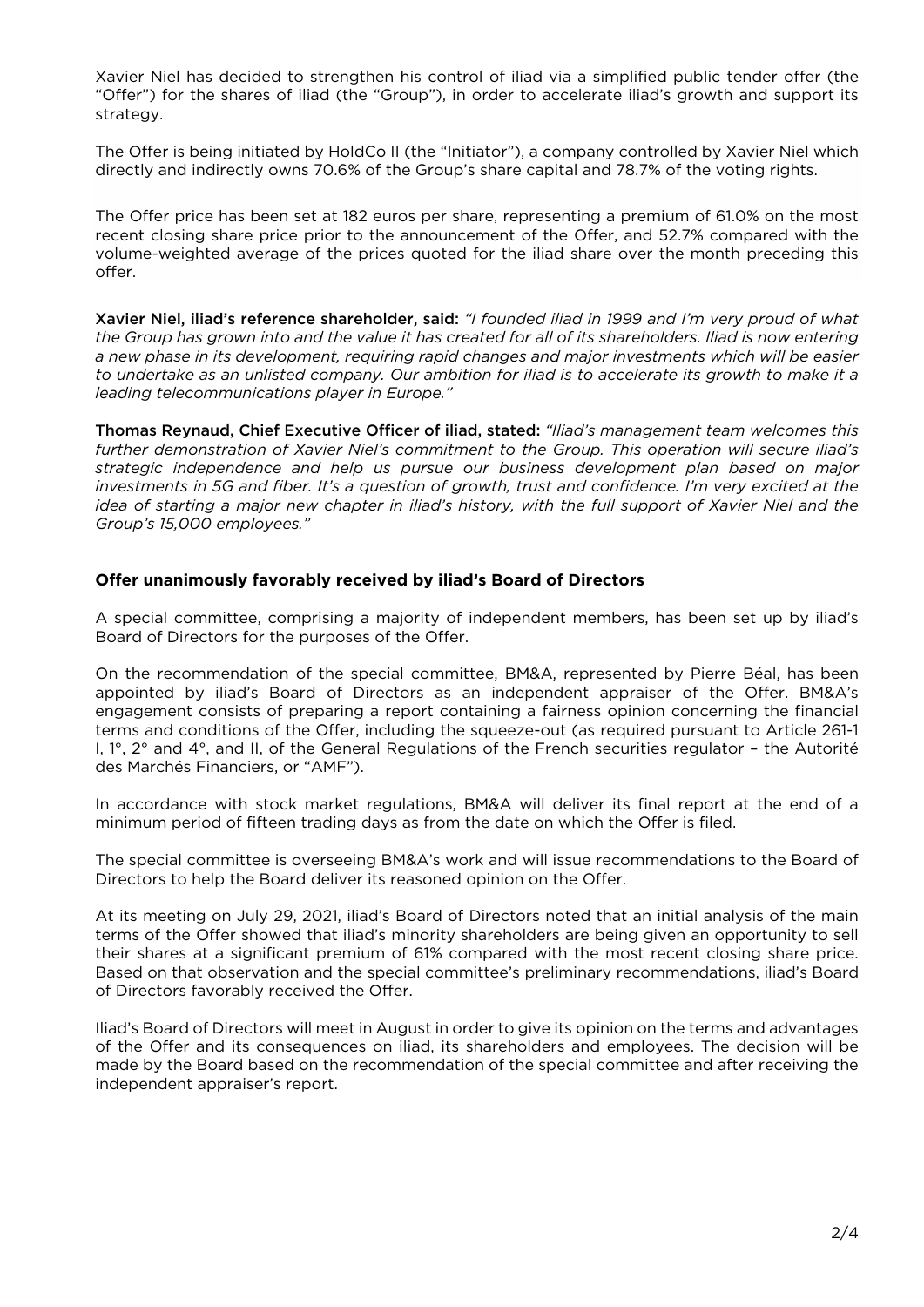#### **Other information and estimated timeline for the Offer**

At the end of the Offer period, if the number of shares not tendered to the Offer does not represent more than 10% of iliad's share capital and voting rights, HoldCo II will ask the AMF to launch a squeeze-out procedure.

BNP Paribas, Crédit Agricole Corporate and Investment Bank, and Société Générale are acting as the presenting banks and bookrunners for the Offer, and, together with J.P. Morgan and Lazard, as the Initiator's financial advisors. Exane BNP Paribas has been designated as the market member responsible for carrying out the purchases by and on behalf of the Initiator.

The law firm, Bredin Prat, is acting as legal counsel for the Offer. The special committee has its own legal counsel (Gide Loyrette Nouel).

The draft prospectus is available on iliad's website

(https://www.iliad.fr/en/investisseurs/information-reglementee/all) and on the AMF's website. It is also available on request from the presenting banks.

In accordance with Article 231-38 IV of the AMF's General Regulations, the Initiator reserves the right, until the opening date of the Offer, to purchase up to 5,041,743 iliad shares (i.e. 30% of the shares covered by the Offer), based on the per-share Offer price.

The Offer will not be subject to any regulatory authorizations or any other specific conditions.

Provided that the AMF issues a compliance notice, the Offer period will open on September 8, 2021 based on the provisional timetable set out in the draft prospectus.

#### About the iliad Group

Created in the early 1990s, the iliad Group is the inventor of the world's first triple-play box and has grown into a major European telecoms player, standing out for its innovative, straightforward and attractive offerings. The Group is the parent of Free in France, iliad in Italy and Play in Poland, has some 15,000 employees serving 42.7 million subscribers, and generated €5.9 billion in revenues in 2020. In France, the Group is an integrated Fixed and Mobile Ultra-Fast Broadband operator and had over 20 million retail subscribers at June 30, 2021 (13.3 million mobile subscribers and 6.8 million fixed subscribers). On March 23, 2021, it launched its B2B activity in France under the Free Pro brand. In Italy – where the Group launched its business in 2018 under the iliad brand, becoming the country's fourth mobile operator – it had over 7.8 million subscribers at end-June 2021. With the acquisition of the Polish mobile operator Play in November 2020, the iliad Group has become Europe's sixthlargest mobile operator by number of subscribers (excluding M2M). iliad is listed on Euronext Paris (under the ILD ticker symbol).

#### Disclaimer

This press release is for information purposes only. It does not constitute an offer to the public. The issue of this press release, the Offer and its acceptance may be subject to specific regulations or restrictions in certain jurisdictions. The Offer is not directed at any persons subject to such restrictions, either directly or indirectly, and may not be accepted in any jurisdictions where such restrictions apply. This press release is not intended for distribution in such jurisdictions. Consequently, any persons in possession of this press release are required to inform themselves of and comply with any local restrictions that may apply. Neither the Initiator nor iliad will accept any liability for any violation of such local restrictions.